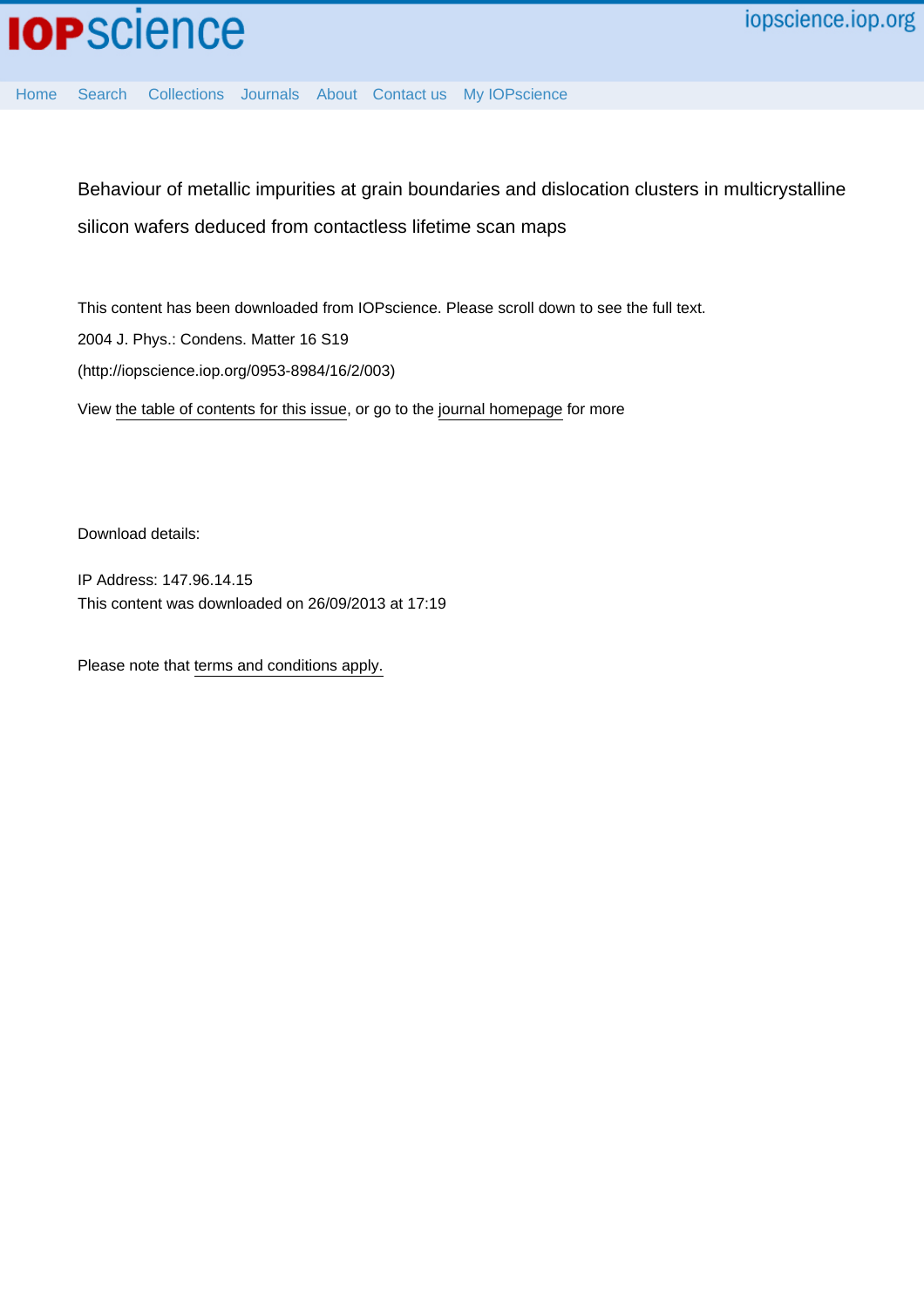J. Phys.: Condens. Matter **16** (2004) S19–S24 PII: S0953-8984(04)66994-3

# **Behaviour of metallic impurities at grain boundaries and dislocation clusters in multicrystalline silicon wafers deduced from contactless lifetime scan maps**

## **P Hidalgo, O Palais**<sup>1</sup> **and S Martinuzzi**

Laboratoire TECSEN, UMR 6122, Universite de Marseille St Jerome case 231, 13397 Marseille Cedex 20, France

E-mail: olivier.palais@univ.u-3mrs.fr

Received 31 July 2003, in final form 11 September 2003 Published 22 December 2003 Online at [stacks.iop.org/JPhysCM/16/S19](http://stacks.iop.org/JPhysCM/16/S19) (DOI: 10.1088/0953-8984/16/2/003)

#### **Abstract**

By means of a contactless microwave phase shift technique, the minority carrier lifetime and surface recombination velocity were measured in multicrystalline silicon wafers containing iron and chromium. The bulk lifetime can be deduced, leading to the determination of the concentration of interstitial iron  $[Fe_i]$ associated with boron, after pair dissociation annealing at 210 ◦C. It is found that  $[Fe_i]$  is higher in the vicinity of extended defects but decreases at the defects because the iron segregates irrespective of boron concentration and does not form pairs.

## **1. Introduction**

The study of defect–defect and impurity–defect interactions in semiconductors, of which segregation of impurities is one of the possible consequences, has been and is still a hot subject of experimental and theoretical investigations [1]. It also became of crucial technological interest when it was recognized that shallow and deep impurities in silicon could be made electrically inactive by interaction with other defects or with extended defects. One issue of key technological importance is the urgent need to control the aggregation of impurities into microdefects. Multicrystalline silicon (mc-Si) used for solar cells is a well known example, as this material contains a lot of extended defects and impurities.

The lifetime  $(\tau)$  of excess minority carriers is one of the most important parameters for the characterization of semiconductor wafers. When inhomogeneous samples, such as mc-Si wafers, are involved, it is also necessary to establish scan maps of this lifetime. Such maps could be deduced from minority carrier diffusion length (*L*) maps, but it is also necessary to know the carrier diffusion coefficient as well as the spectral variation of the optical absorption coefficient. It is very often preferable to measure directly. Moreover, the techniques used

0953-8984/04/020019+06\$30.00 © 2004 IOP Publishing Ltd Printed in the UK S19

<sup>&</sup>lt;sup>1</sup> Author to whom any correspondence should be addressed.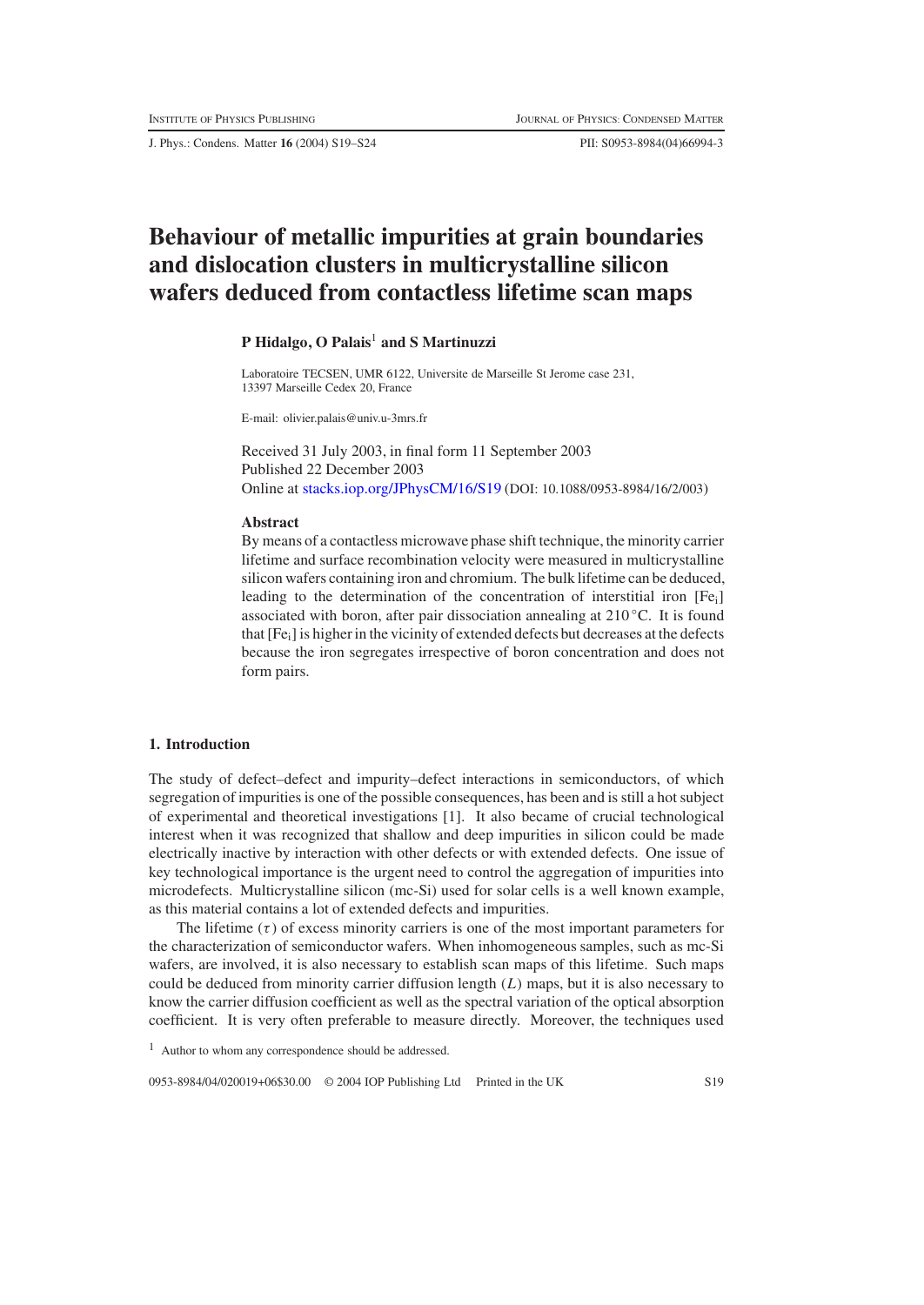to determine *L* need metal depositions to create contacts and collecting structures. These depositions have to be removed later for the manufacture of the devices and in some cases they can also contaminate the wafers. That is why contactless techniques involving microwaves are increasing in interest. The photoconductance decay (PCD) technique is the most commonly used but other techniques, like the contactless microwave phase shift  $(\mu$ W-PS), are increasing in importance. The  $\mu$ W-PS technique uses the phase shift ( $\phi$ ) between a sinusoidal modulation of the excitation and the variation of the reflection power of microwaves.

However, since recombinations occur in the bulk as well as on both surfaces of the sample, the measured lifetime is in fact an effective lifetime ( $\tau_{\text{eff}}$ ), which depends on the bulk lifetime  $(\tau_b)$  and on the surface recombination velocity *S*, which itself depends strongly on the injection level. The effective lifetime value is given by

$$
\frac{1}{\tau_{\text{eff}}} = \frac{1}{\tau_b} + \frac{1}{\tau_s} \tag{1}
$$

where  $\tau_s$  is the surface lifetime that depends directly on *S*. The knowledge as well as the control of *S* by means of surface passivation techniques is indispensable to the determination of  $\tau_{b}$ .

Normally, fast common diffusers like Fe and Cr are frequently involved in complexes with boron atoms in p-type materials and their recombination strength is modified, due to the difference in the capture cross-sections between the interstitial metal atoms and the complexes. Such complexes of iron and boron (Fe–B) or chromium and boron (Cr–B) are dissociated easily after a short annealing at temperatures in the range  $200-250$  °C, or after exposition to strong white light illumination. As a consequence,  $\tau_b$  varies and, from lifetime values before and after dissociation, we can deduce the concentration of these fast diffuser impurities included in the complexes. In the case of dissociation of Fe–B pairs a decrease in the lifetime is observed but for Cr–B pairs a higher value of  $\tau$  is observed after dissociation.

In this work scan maps of minority carrier lifetime are obtained, by means of a  $\mu$ W-PS technique, before and after thermal treatments at  $210\degree C$  which allows us to determine distributions of Fe and Cr inside the grains and very close to the grain boundaries (GBs) and dislocation clusters.

#### **2. Experimental details**

The investigation involved p-type mc-Si wafers, boron doped at about  $10^{15}$  cm<sup>-3</sup> and 270  $\mu$ m in thickness. Such wafers contain iron or chromium as the main metallic impurities. In order to reduce the concentration of impurities in samples, an external gettering process was carried out. Some wafers were iron rich and other were Cr rich. Before  $\mu$ W-PS measurements the samples were cleaned with HF acid and deionised water to remove the oxide layer, dried in a flow of dry nitrogen and immediately mounted in the experimental setup.

Details of the experimental setup for  $\mu$ W-PS measurements have been described elsewhere [2]. However, to obtain  $\tau_b$ , it is necessary to control *S* by means of surface passivation techniques. To avoid sample treatments at high temperatures, a very efficient technique, recently found, was used. Surface passivation was obtained by immersing the samples in an aqueous solution of iodine–polyvidone during the mapping of the lifetime. Such a passivation effect probably results from surface termination, as for the samples immersed in HF solution [3]. The passivation efficiency of the polyvidone solution is quite similar to that of iodine–ethanol [4]: there is no significant variation in the measured lifetime for 8 h, at least.

From  $\tau_{\rm eff}$  it is possible determine the value of the bulk lifetime ( $\tau_{\rm b}$ ) and the value of the effective surface recombination velocity *S*[5], (for passivated samples, *S* is around 10<sup>3</sup> cm s<sup>−1</sup>).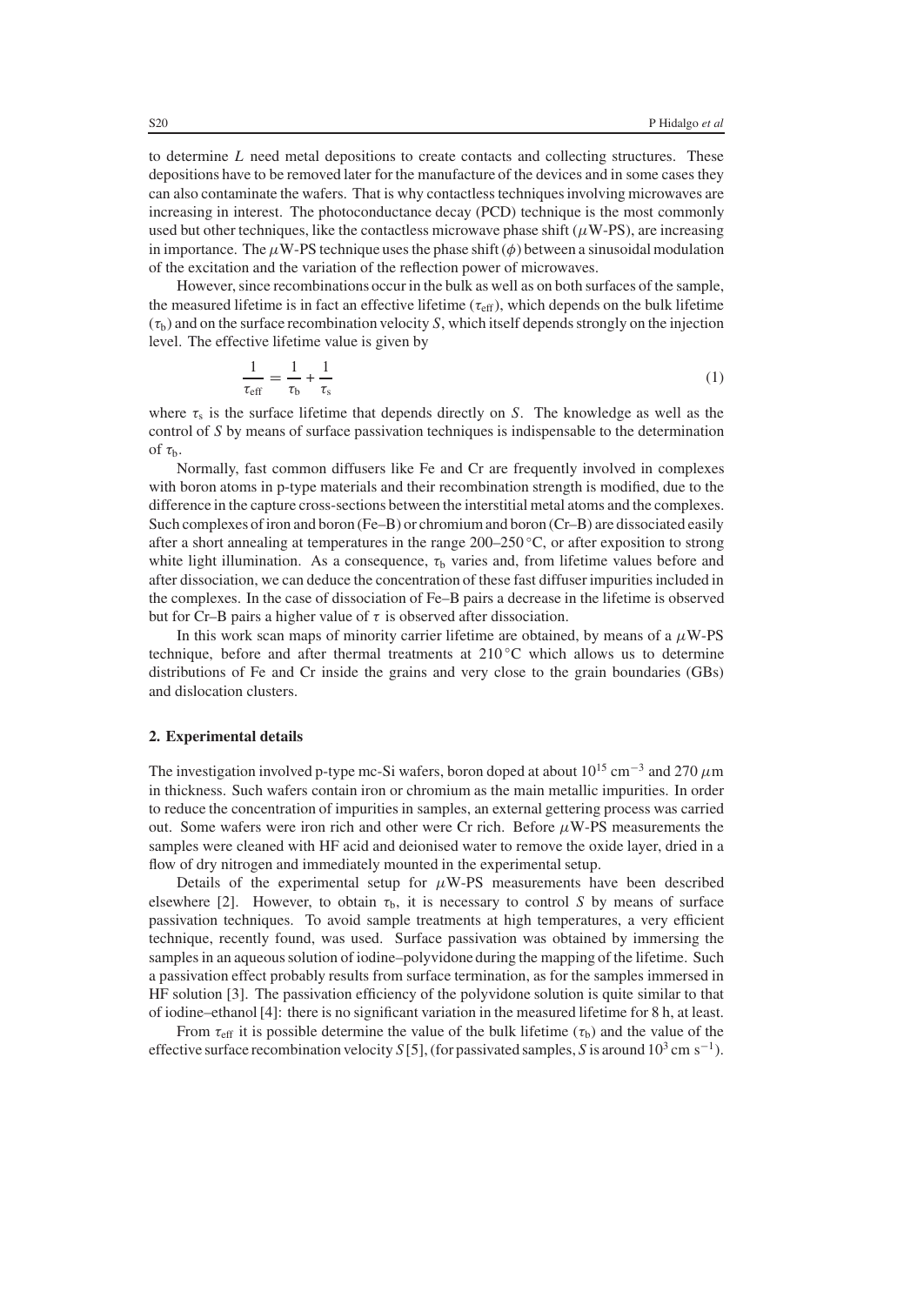

**Figure 1.**  $10 \times 10$  mm<sup>2</sup> scan maps of (a) effective lifetime, (b) surface recombination velocity and (c) bulk lifetime before Fe–B pairs dissociation annealing.

The method is based on the dependence of the phase shift  $(\phi)$  with the modulation frequency of the exciting light. In this method of determining  $\tau_b$  and *S* from data measured at different frequencies, it is assumed that the *S* values for the two surfaces are the same.

According to the Shockley–Read–Hall (SRH) theory, the concentration of interstitial metallic atoms  $(M<sub>i</sub>)$  can be deduced from the expression [6]

$$
[M_i] = \kappa \left( \frac{1}{\tau_{after}} - \frac{1}{\tau_{before}} \right)
$$
 (2)

where  $\kappa$  depends on the injection level (the relationship between excess carrier density and dopant concentration) and on the impurity type.

#### **3. Results**

From  $\tau_{\text{eff}}$  scan maps measured at two different frequencies, it is possible to obtain the map of τ<sup>b</sup> and of *S* before any thermal treatment, as shown in figure 1. After annealing at 210 ◦C for 10 min, the sample is quickly immersed in deionised water at 0 ◦C. The dissociation of complexes gives rise to a decrease of  $\tau_{\text{eff}}$ , and consequently of  $\tau_{\text{b}}$ , in the homogeneous part of the grains, while at extended defects the variation of  $\tau_{\text{eff}}$  is less marked, as shown by figure 2 (the scan map of *S* is not shown because it is not modified).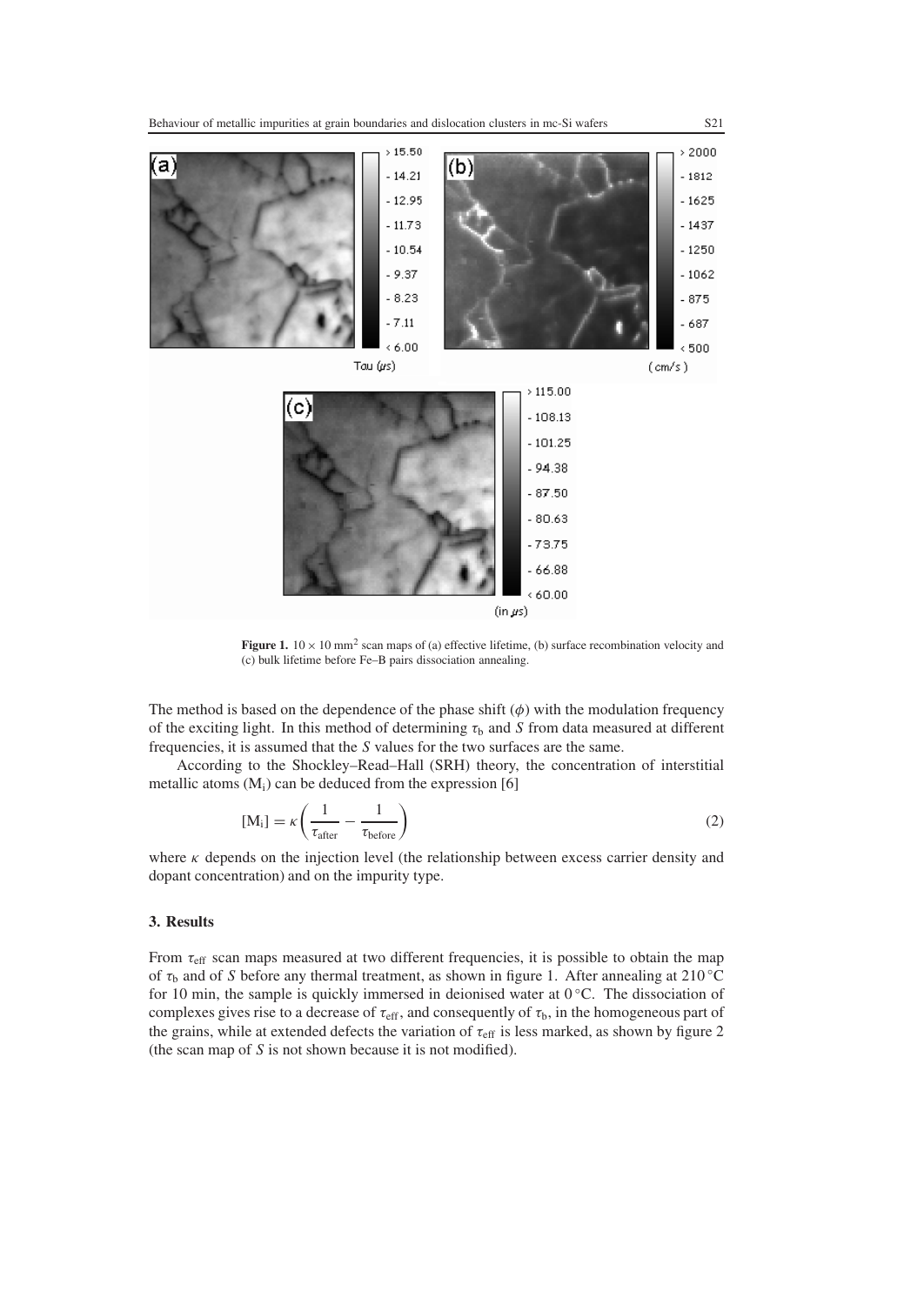

**Figure 2.**  $10 \times 10$  mm<sup>2</sup> scan maps of (a) effective lifetime and (b) bulk lifetime after Fe–B pair dissociation annealing.



**Figure 3.** (a)  $10 \times 10$  mm<sup>2</sup> scan map of interstitial iron concentration and (b) iron profile concentration across GBs 1 and 2 of (a).

Now, using expression (2) and [7] to obtain the  $\kappa$  value for Fe, it is possible to determine the iron concentration in the sample. From the  $\tau_b$  scan maps, the iron concentration map can be deduced with the high spatial resolution of 50  $\mu$ m, as shown in figure 3(a). It is clear that the iron concentration is higher close to GBs and extended defects (like dislocation clusters), due to an accumulation of iron around these defects. However at the defects, we detect a lower concentration of iron ( $\simeq 10^{10}$  cm<sup>-3</sup>), as shown by the profiles of figure 3(b), probably because Fe is not associated with boron but with other imperfections contained in the GBs and dislocations.

Returning to the lifetime scan map of figures 1 and 2, we can obtain the  $\tau_{\text{eff}}$  distribution, shown in figure 4(a), before and after the annealing at  $210\,^{\circ}$ C. It appears that, before annealing there are two peaks, a broad one around  $11.2 \mu s$  and another one, lower in intensity, around 13.5  $\mu$ s. After annealing two new peaks appear, one at 9.5  $\mu$ s and another one at 10.2  $\mu$ s related to the Fe–B dissociation, which are associated with the GBs and extended defect vicinities, while the peak at 13.5  $\mu$ s disappears. Indeed, if a given value of  $\tau_{\text{eff}}$  is chosen in the maps of figures 1 and 2, it is possible to localize the regions of the sample where  $\tau_{\text{eff}} = 9.5 \mu s$ .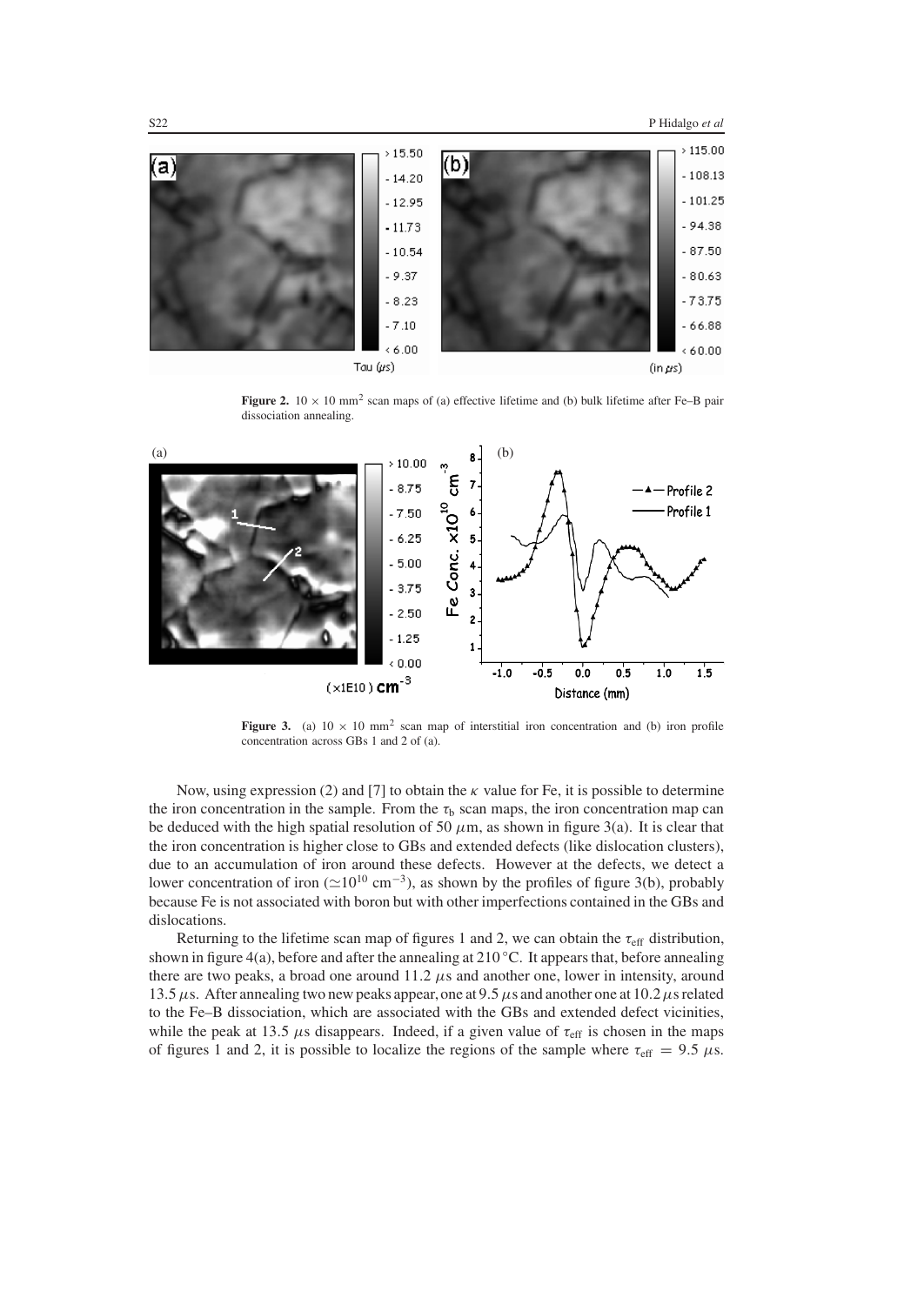

**Figure 4.** (a) Effective lifetime distribution in the investigated sample before and after dissociation annealing. (b) Localization of the regions where  $\tau_{\text{eff}} = 9.54 \ \mu s$  after dissociation annealing.



Figure 5. Bulk lifetime before and after dissociation annealing, and iron concentration profile across a GB.

As shown by figure 4(b), such regions are those containing a high density of dislocations and GBs. The peak at  $11.2 \mu s$  remains with more or less the same intensity.

Lifetime and interstitial iron concentration profiles across a GB can be obtained by our technique, and an example is shown in figure 5. It appears that  $[Fe_i]$  increases close to the defect but decreases at the defect. This could be due to iron segregation by the defect which increases  $[Fe_i]$  in its vicinity; however at the GB itself, iron atoms are trapped irrespective of the boron concentration and, as they do not form complexes with boron, they cannot be detected.

In chromium rich samples the results are very similar except that  $\tau$  increases after the dissociation annealing. Indeed it is found that [Cri] atoms tend to be accumulated close to extended defects, while at the defects only few Cr atoms are detected, for the same reason. [Cr<sub>i</sub>] is certainly trapped but by dangling bonds or by other impurities.